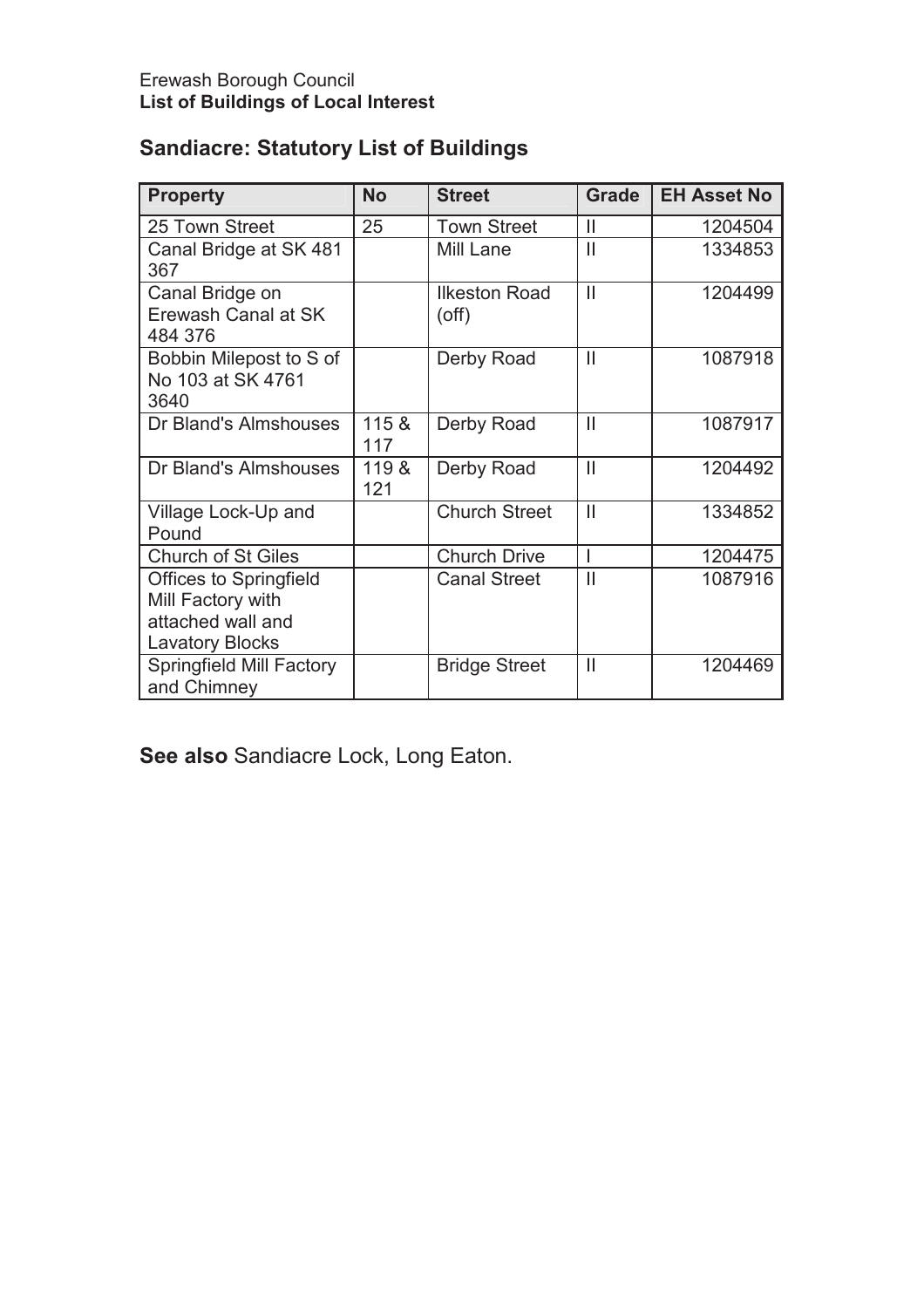| Property |  | 97 to 103 Derby Road |  |
|----------|--|----------------------|--|
|          |  |                      |  |

| Number        | 97 to 103         | Easting        | 447561        |
|---------------|-------------------|----------------|---------------|
| <b>Street</b> | <b>Derby Road</b> | Northing       | 336360        |
| Township      |                   | Our Ref        | <b>LL/311</b> |
| Parish        | <b>Sandiacre</b>  | <b>DCC Ref</b> |               |

| Easting        | 447561        |
|----------------|---------------|
| Northing       | 336360        |
| Our Ref        | <b>LL/311</b> |
| <b>DCC Ref</b> |               |

| Thesaurus Type |                 | Date              | C <sub>19</sub> |
|----------------|-----------------|-------------------|-----------------|
| Broad          | <b>Domestic</b> | Date range begins | 1830            |
| <b>Narrow</b>  | Terrace         | Date range ends   | 1850            |

| Date              | C <sub>19</sub> |
|-------------------|-----------------|
| Date range begins | 1830            |
| Date range ends   | 1850            |

## **Description**

A terrace of four houses, probably built between 1830 and 1850. The terrace is built of Flemish bond brickwork with pale headers and cogged eaves, beneath a natural slate roof. The terrace is two storeys tall and arranged symmetrically. Each pair of houses has paired central entrance doors.

These properties may predate the arrival of the Erewash Valley Line (1847), which was a significant local watershed. The properties may therefore have qualities of age that would justify their inclusion on the Local List.

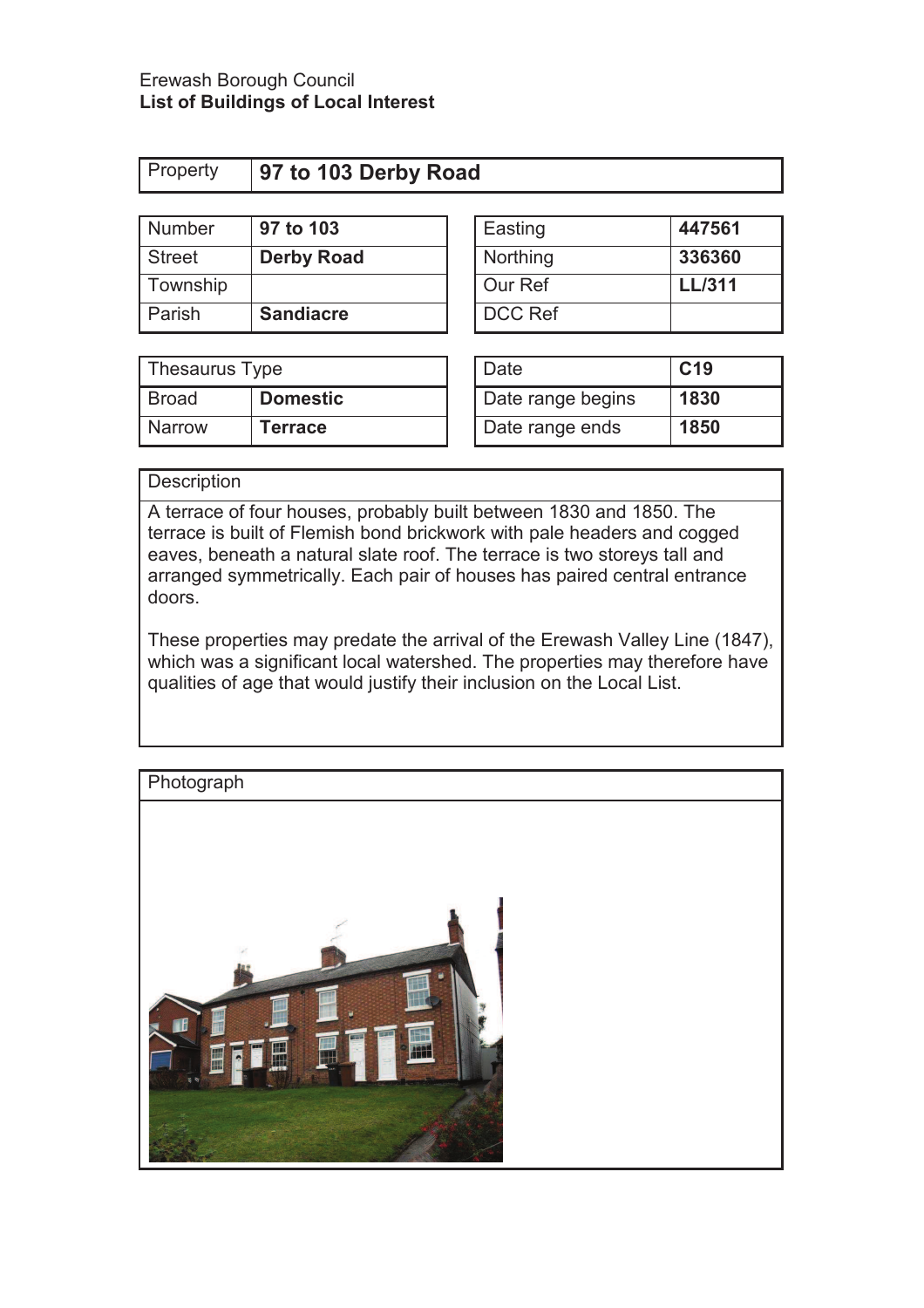| .        | -----              |  |  |
|----------|--------------------|--|--|
|          |                    |  |  |
| Property | 93 & 95 Derby Road |  |  |

| <b>Number</b> | YJ & YD           | <b>Easting</b> | 44/5/2        |
|---------------|-------------------|----------------|---------------|
| <b>Street</b> | <b>Derby Road</b> | Northing       | 336367        |
| Township      |                   | Our Ref        | <b>LL/310</b> |
| Parish        | <b>Sandiacre</b>  | DCC Ref        |               |

| Thesaurus Type |                 | Date              | C <sub>19</sub> |
|----------------|-----------------|-------------------|-----------------|
| <b>Broad</b>   | <b>Domestic</b> | Date range begins | 1830            |
| <b>Narrow</b>  | <b>House</b>    | Date range ends   | 1850            |

| <b>Number</b> | 93 & 95           | Easting        | 447572        |
|---------------|-------------------|----------------|---------------|
| <b>Street</b> | <b>Derby Road</b> | Northing       | 336367        |
| Township      |                   | Our Ref        | <b>LL/310</b> |
| Parish        | <b>Sandiacre</b>  | <b>DCC Ref</b> |               |

| Date              | C <sub>19</sub> |
|-------------------|-----------------|
| Date range begins | 1830            |
| Date range ends   | 1850            |

# **Description**

A pair of houses, probably built between 1830 and 1850. The houses are built of Flemish bond brickwork with pale headers, beneath a natural slate roof. The houses are two storeys tall. They are arranged symmetrically, with paired central entrance doors.

These properties may predate the arrival of the Erewash Valley Line (1847), which was a significant local watershed. The properties may therefore have qualities of age that would justify their inclusion on the Local List.

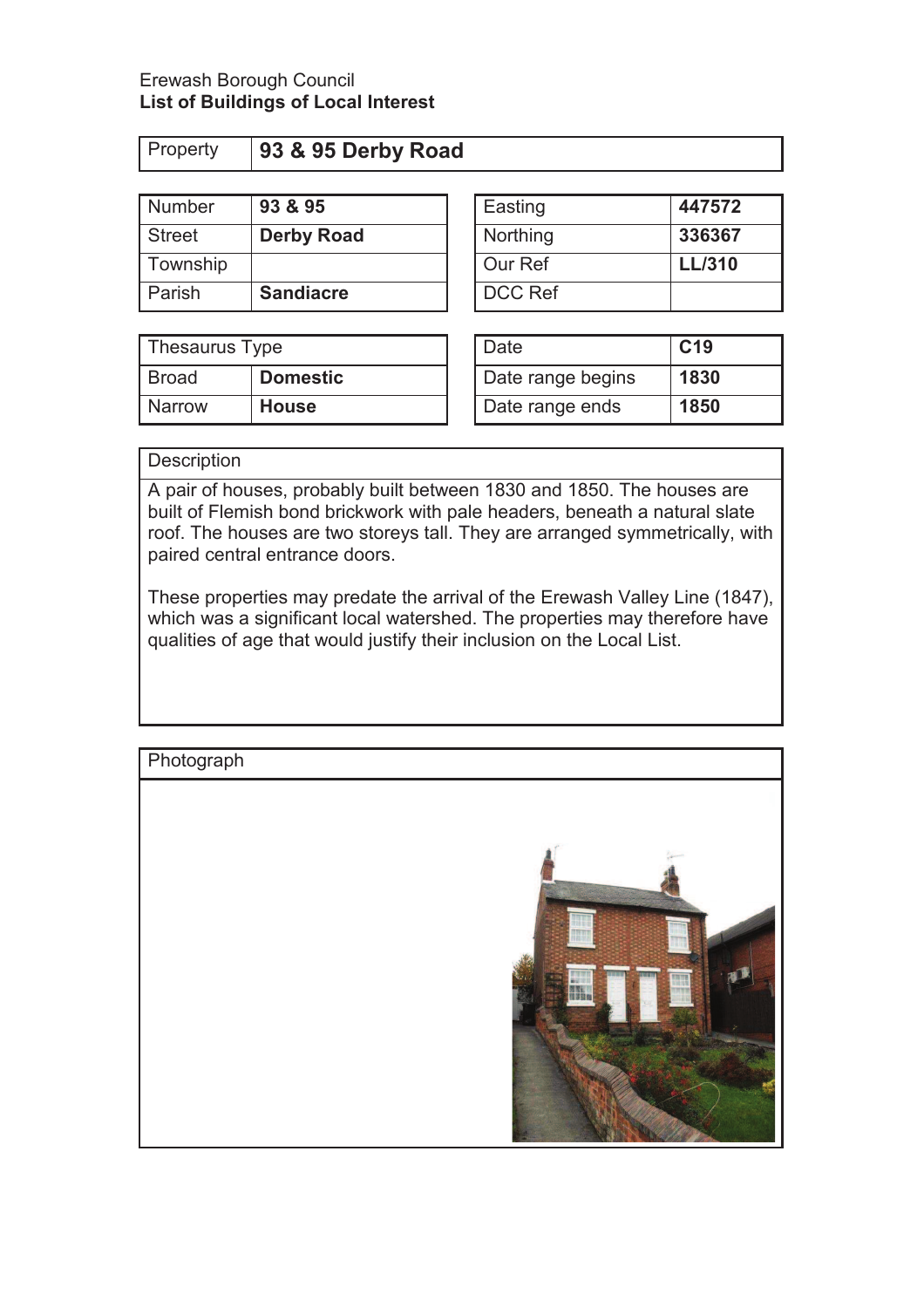**Property Holly Hirst** 

| Number        | 83                | Easting        | 447608        |
|---------------|-------------------|----------------|---------------|
| <b>Street</b> | <b>Derby Road</b> | Northing       | 336377        |
| Township      |                   | Our Ref        | <b>LL/309</b> |
| Parish        | <b>Sandiacre</b>  | <b>DCC Ref</b> |               |

| <b>Township</b> |                  | I Our Ref                | L/309           |
|-----------------|------------------|--------------------------|-----------------|
| Parish          | <b>Sandiacre</b> | <b>DCC Ref</b>           |                 |
|                 |                  |                          |                 |
| Thesaurus Type  |                  | Date                     | C <sub>19</sub> |
| -               | $\sim$ 11        | $\overline{\phantom{a}}$ |                 |

| Thesaurus Type |                 | Date              | C <sub>19</sub> |
|----------------|-----------------|-------------------|-----------------|
| Broad          | <b>Domestic</b> | Date range begins | 1830            |
| <b>Narrow</b>  | <b>House</b>    | Date range ends   | 1850            |

| Date              | C <sub>19</sub> |
|-------------------|-----------------|
| Date range begins | 1830            |
| Date range ends   | 1850            |

# **Description**

A house, probably built between 1830 and 1850. The house is built of Flemish bond brickwork with pale headers, beneath a natural slate roof. The front elevation is two storeys tall. There is a central entrance door flanked by modern windows; above are three similar windows.

This property may predate the arrival of the Erewash Valley Line (1847), which was a significant local watershed. The property may therefore have qualities of age that would justify its inclusion on the Local List.